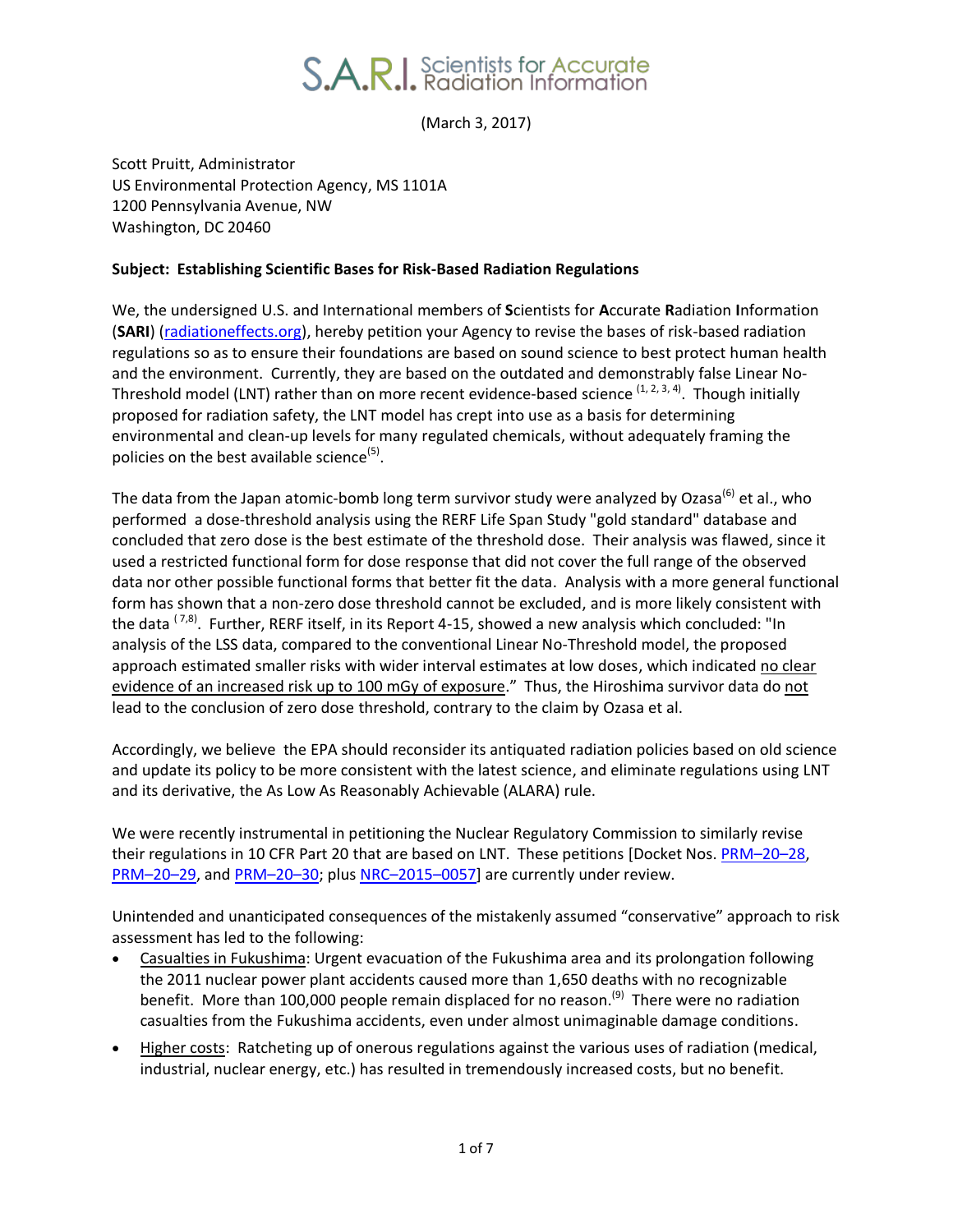- Suppression of nuclear energy: The use of nuclear energy to produce electricity, though it has proven the safest in terms of fatalities per amount of energy produced, has been competitively disadvantaged by low-dose-radiation-induced radiophobia and burdensome regulations arising from LNT. This has resulted in real casualties from other non-nuclear energy sources. For example, a recent natural gas explosion in local supply lines in Harlem, NY, killed 8 people and injured 70. The use of nuclear energy in lieu of gas might have prevented these casualties.
- Missed diagnoses: Many patients and doctors are now reluctant to use adequate radiation strength for proper CT scans, resulting in scans having poor image quality and making it harder to accurately read the images, all to the patients' detriment. More distressing yet, many patients refuse to undergo or allow their children to undergo medically indicated CT scans.
- Suppression of research on cancer, Alzheimer's disease, etc.: There is considerable evidence supporting the use of low-dose radiation to stimulate cancer prevention, and even an early, anecdotal suggestion that it might alleviate other major diseases like Alzheimer's. The use of the LNT model unnecessarily inhibits testing such applications. According to a conservative estimate, about 10% of current deaths from cancer can be prevented using low-dose radiation. Considering the annual worldwide cancer death toll of 7.6 million, the LNT model may be responsible for over 2,000 otherwise preventable cancer deaths every day, worldwide $^{(10)}$ .

**Why the LNT model was adopted:** The LNT model was initially adopted by the Genetics Panel of the National Academy of Sciences (NAS) Biological Effects of Atomic Radiation (BEAR) I Committee in 1956. Its summary report made statements such as: *"Even very small amounts of radiation unquestionably have the power to injure the hereditary materials"* and *"there is no such figure other than zero"* (for amount of radiation that is genetically harmless)*.* The full report was published in the *New York Times* and received huge publicity, greatly increasing and generalizing the fear of low-dose radiation.

A year later, letters exchanged among the committee members included statements such as: *"I, myself, have a hard time keeping a straight face when there is talk about genetic deaths and the tremendous dangers of irradiation"; "Let us be honest with ourselves—we are both interested in genetics research, and for the sake of it, we are willing to stretch a point when necessary"*; and *"Now, the business of genetic effects of atomic energy has produced a public scare, and a consequent interest in and recognition of importance of genetics. This is to the good, since it will make some people read up on genetics who would not have done so otherwise, and it may lead to the powers-that-be giving money for genetic research which they would not give otherwise." (11)* These committee-member exchanges are highly informative, demonstrating that the adoption of the LNT model was not about any putative danger of low-dose radiation, but rather supportive of their own self-interests.

**Why the LNT model persists:** The LNT model has resulted in financial support for the advisory committees (such as the ICRP, NCRP, etc.) and other individuals and organizations that cater to public fears in an amplifying and self-fulfilling feedback loop. Considering the dubious reason for the initial adoption of the LNT model (i.e., self-interest of committee members), similar motivation for its continuation cannot be ruled out. As evidence, the advisory committees have failed to allay concerns about low-dose radiation even after observing the above-mentioned negative impacts (and no benefit) from the use of the LNT model, and in spite of the evidence for the cancer-preventive effect of low-dose radiation, which they continue to ignore. Self-interest is still manifest, and they will not voluntarily discontinue use of LNT.

One might ask: if there is compelling evidence against the LNT model and the advisory bodies have ignored it, why don't scientists point this out, and push the advisory bodies to do the right thing? In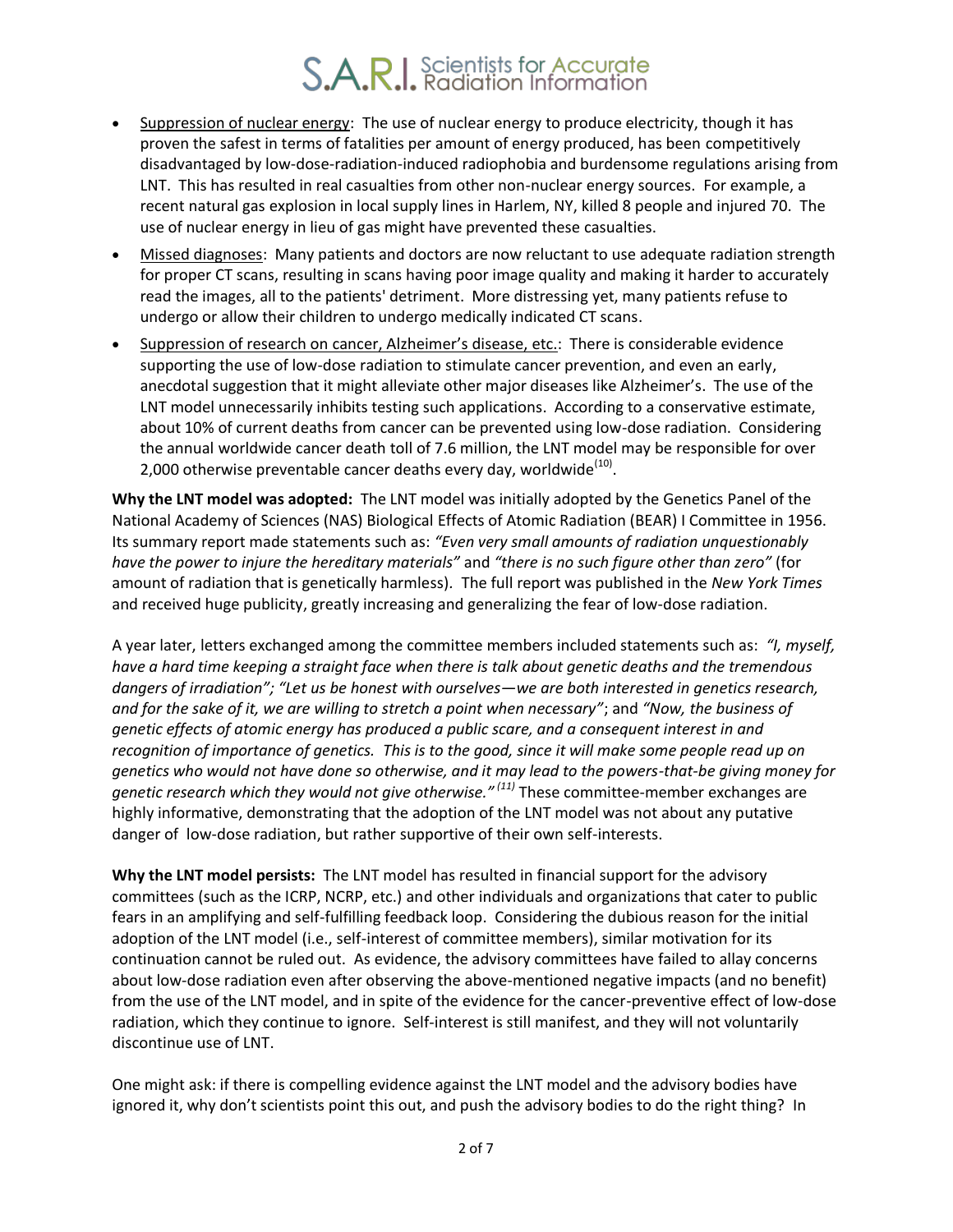fact, many scientists have done this, but their writings get ignored or dismissed by the advisory committees. Such writings also receive little coverage by popular media as they are not sensational, in contrast to the advisory committee reports and articles that claim cancers from the smallest amounts of radiation.

## **Why it is important to abandon the unscientific LNT model:**

- The LNT model is not justifiable as it is based on the disproven concepts: even a small amount of radiation increases mutations, and mutations cause cancer.
- The somatic mutation model of cancer is not valid, as it completely ignores the role of the immune system in removing cancerous cells. Low-dose radiation does not increase but decreases overall mutations because of the biological adaptive response of increased defenses.
- Suppression of the immune system contributes to the appearance of cancer. Low-dose radiation boosts the immune system, and so would reduce cancers.
- There is plenty of evidence for a threshold or radiation hormesis (beneficial effect) and against the LNT model, including the Life Span Study data and radon versus lung cancer data.
- Publications supporting the LNT model have been shown to contain major scientific flaws, as shown herein.
- There have been many major adverse consequences from the application of the LNT model that have been detrimental to human health and the environment.

### **Conclusions:**

LNT-based radiophobia fuels needless evacuations, results in extraordinary environmental cleanup costs, inspires avoidance of life-saving medical procedures, produces pressure to lower the diagnostic quality of radiation-related medical imaging, and promotes nuclear fear. Considerations of the basic sciences of biology, physics, chemistry, and other natural sciences should be either the source or the final arbiter of scientific hypotheses about ionizing radiation. Epidemiological studies that identify associations with disease do not prove causation. Many of the key studies often referenced in support of the LNT suffer scientific flaws<sup>(1)</sup>, that ignore the manifold findings of those basic sciences and make their conclusions based on the precautionary principle (rather than the precautionary approach) that radiation exposure must be proven safe for it to be considered safe. This is an impossible task and not consistent with sound scientific principles. . Failure to take proven biological reality into account leads to counterproductive statistical exercises, sometimes fraught with numerous errors. It further leads to the appearance of erudition purely through mathematical complexity. These studies are not benign; they do not err on the safe side; and they have deadly consequences.

Thus, we ask that the EPA's risk-based radiation regulations be revised as above, as soon as possible.

Sincerely yours, Mark Miller, Certified Health Physicist, et. al.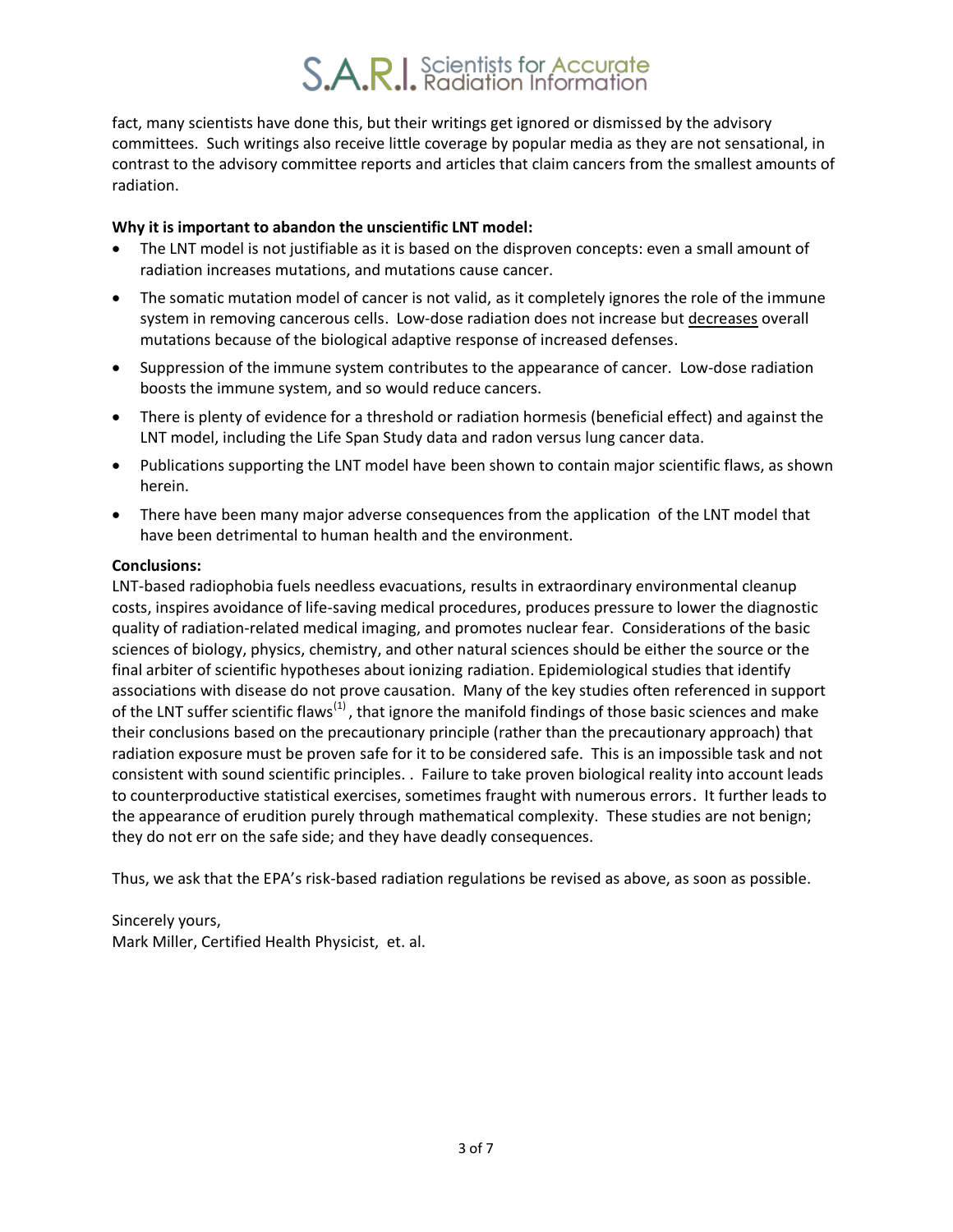

Copy to: USEPA Headquarters Sarah Dunham, Acting Assistant Administrator Office of Air and Radiation William Jefferson Clinton Building 1200 Pennsylvania Avenue, N.W. Mail Code 6201A Washington, DC 20460

> USEPA Headquarters Mr. Barry Breen, Acting Assistant Administrator Office of Land and Emergency Management William Jefferson Clinton Building 1200 Pennsylvania Avenue, N.W. Mail Code 5101T Washington, DC 20460

#### References

- 1. *[Epidemiology Without Biology: False Paradigms, Unfounded Assumptions, and Specious Statistics in Radiation Science \(DOI](https://www.ncbi.nlm.nih.gov/labs/articles/27398078/)  [10.1007/s13752-016-0244-4\)](https://www.ncbi.nlm.nih.gov/labs/articles/27398078/)*
- 2. *Radiation Risk in Perspective* – [Position Statement of the Health Physics Society PS 010-3](http://hps.org/documents/risk_ps010-3.pdf)
- 3. *Uncertainty in Risk Assessment*[, HPS Position Statement -PS 008-2](http://hps.org/documents/riskassessment_ps008-2.pdf)
- *4.* [The threshold versus LNT showdown: Dose rate findings exposed flaws in the LNT mode, part 1. The Russell-Muller](https://www.ncbi.nlm.nih.gov/pubmed/28109526)  [debate.\(Environ Res. 017 Jan 18. p. ii: S0013-9351\(16\)30933-1. DOI: 10.1016/j.envres.2016.12.006\)](https://www.ncbi.nlm.nih.gov/pubmed/28109526)
- *5.* [EPA Carcinogen Assessment Guidelines, 2005,](chrome-extension://oemmndcbldboiebfnladdacbdfmadadm/https:/www3.epa.gov/airtoxics/cancer_guidelines_final_3-25-05.pdf) and th[e EPA co-sponsored BEIR VII Study, 2006](https://books.google.com/books?id=-bV9OrS9vZEC&dq=5.%09BEIR+VII+Study,+2006&lr=)
- *6.* [Studies of the Mortality of Atomic Bomb Survivors, Report 14, 1950](chrome-extension://oemmndcbldboiebfnladdacbdfmadadm/http:/www.rerf.jp/library/rr_e/rr1104.pdf)–2003: An Overview of Cancer and Noncancer Diseases [, plus Errata.](chrome-extension://oemmndcbldboiebfnladdacbdfmadadm/http:/www.rerf.jp/library/rr_e/rr1104errata.pdf)
- 7. [Doss M. Linear No-Threshold Model vs. Radiation Hormesis](https://www.ncbi.nlm.nih.gov/pubmed/24298226) Dose Response. 2013.
- 8. Doss M, Egleston BL, Litwin S. "*[Studies of the mortality of atomic bomb survivors, report 14, 1950-2003: an overview of](http://www.ncbi.nlm.nih.gov/pubmed/22817395)  [cancer and non-cancer diseases"](http://www.ncbi.nlm.nih.gov/pubmed/22817395)*
- 9. [Scott BR and Dobrzyński L. 2012. Dose](chrome-extension://oemmndcbldboiebfnladdacbdfmadadm/http:/journals.sagepub.com/doi/pdf/10.2203/dose-response.12-047.Scott)-Response 10:462-466 *Special Issue Introduction*.
- 10. [Correcting Systemic Deficiencies in our Scientific Infrastructure, M.Doss, Dose-Response, 12:185](http://journals.sagepub.com/doi/pdf/10.2203/dose-response.13-046.Doss)–201, 2014.
- 11. The Genetics Panel [of the NAS BEAR I Committee \(1956\): epistolary evidence suggests self-interest may have prompted an](https://link.springer.com/journal/204/88/9/page/1) exaggeration of radiation risks that led [to the adoption of the LNT cancer risk assessment model](https://link.springer.com/journal/204/88/9/page/1)

Note: All signers of this Memo are members or associate members of SARI (Scientists for Accurate Radiation Information, [http://radiationeffects.org/\)](http://radiationeffects.org/). The above Comment represents the professional opinions of the signers, and does not necessarily represent the views of their affiliated institutions.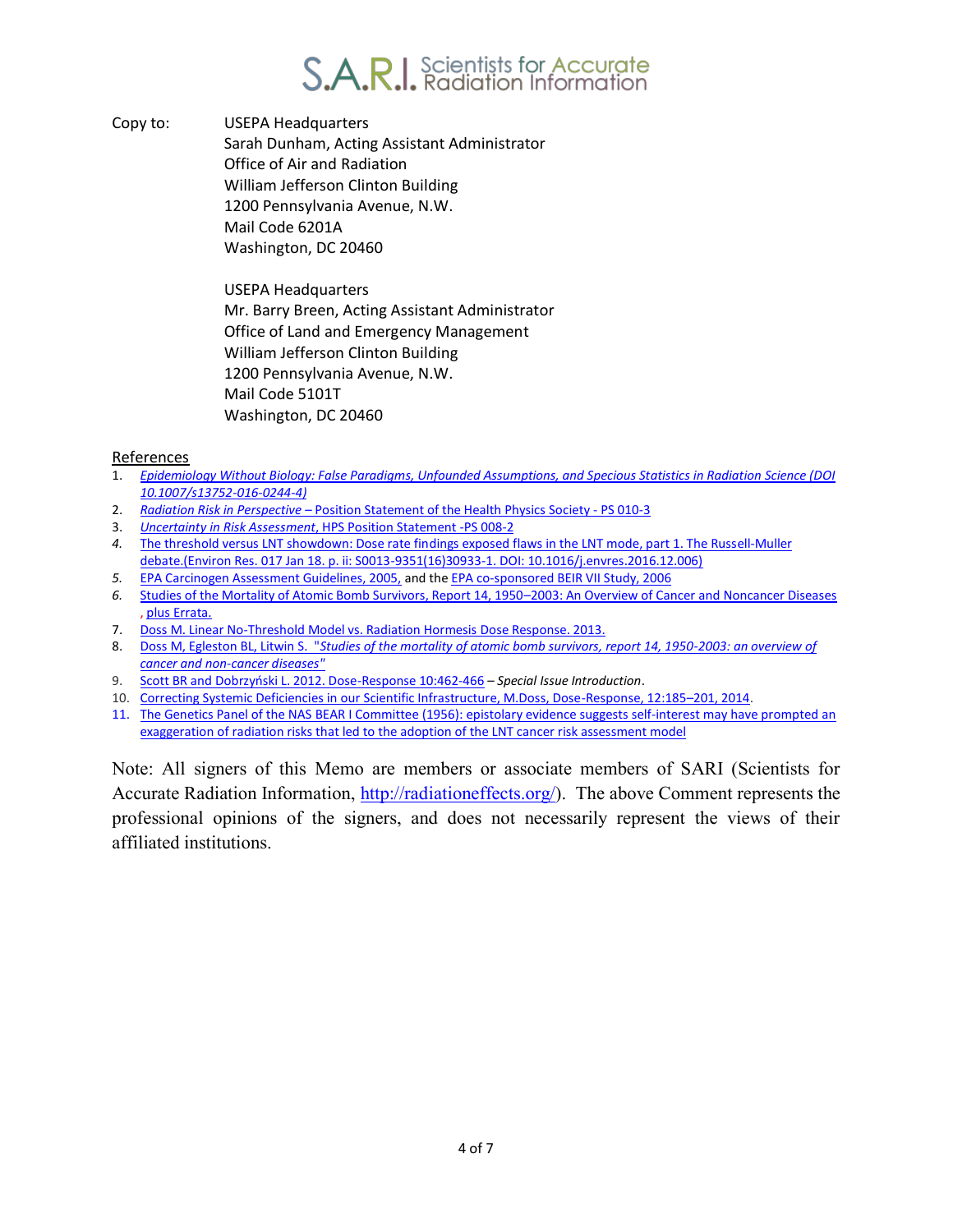## **Additional Signatories**

Rod Adams, M.S. Atomic Insights LLC

Wade W. M. Allison, M.A., D. Phil Emeritus Professor of Physics, University of Oxford, United Kingdom

Dr. Joseph John Bevelacqua, President Bevelacqua Resources <http://bevelacquaresources.com/> 343 Adair Drive, Richland, WA 99352 email: [bevelresou@aol.com](mailto:bevelresou@aol.com)

Madhava Bhat, Chief Physicist, Adelaide Radiotherapy Centre [www.adradcentre.com.au](http://www.adradcentre.com.au/) Adjunct Lecturer, University of Adelaide 352 South Terrace, Adelaide Australia 5000 Genesis Care email: mbhat@adradcentre.com.au

John Cardarelli, PhD, CHP, CIH, PE, RSO Health Physicist US PHS Officer detailed to the EPA

Bruce W. Church, M.S. BWC Enterprises, Inc.

Mervyn Cohen MD, MBChB Emeritus Chairman of Radiology. Indiana University

Gwyneth Cravens Author and 2015 National Awardee of the National Museum of Nuclear Science and History

Jerry M Cuttler, D.Sc. Cuttler & Associates 1104-11 Townsgate Drive Vaughan, ON, Canada

Ludwik Dobrzynski, Professor of Physics, D.Sc. National Center for Nuclear Research, 05-400 Otwock, A. Soltana 7, Poland

Mohan Doss, Ph.D. Associate Professor, Fox Chase Cancer Center

Vincent J. Esposito, D.Sc. Adjunct Professor, University of Pittsburgh

Ludwig E. Feinendegen, M.D. Heinrich-Heine University, Dusseldorf, Germany Visiting Professor, Brookhaven National Laboratories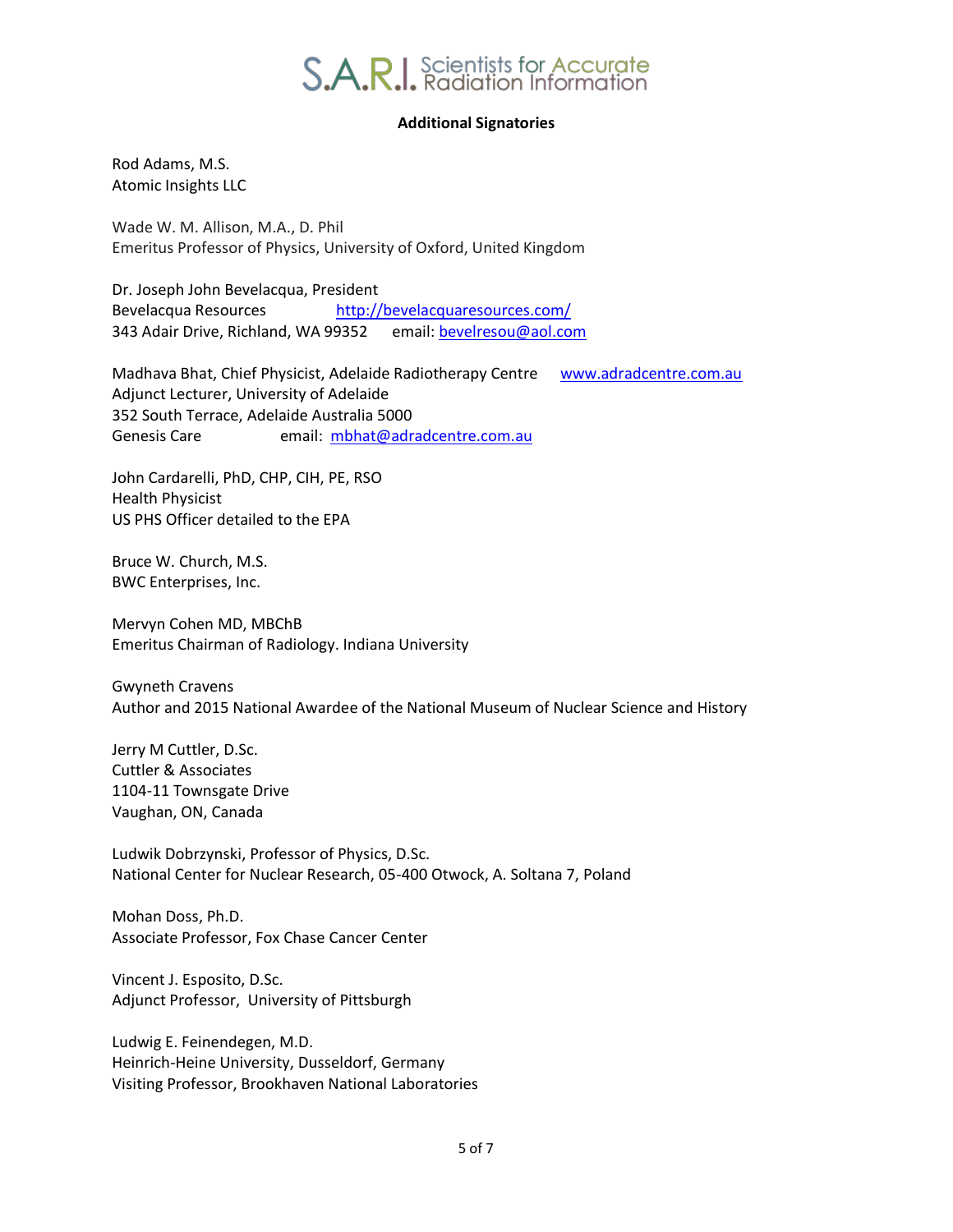

Alan Fellman, Ph.D., C.H.P. Dade Moeller, an NV5 Company

Christopher Feltham, M. B., Ch. B., FRANZCR (retired) Nelson, New Zealand email: [cfeltham@xtra.co.nz](mailto:cfeltham@xtra.co.nz) Steven R. Frey, *Certified Health Physicist* 1412 Pine Crest Drive, South Williamsport, PA 17702-7024

Robert Hargraves, Ph. D. Email: [rhargraves@thorconpower.com](mailto:rhargraves@thorconpower.com) Author, *THORIUM: Energy Cheaper than Coal* Hanover, NH

Jerome M. Hauer Ph.D, M.H.S. Visiting Scholar, Defence Academy of the United Kingdom Adjunct Professor The Center for Security Studies Edmund A. Walsh School of Foreign Service Georgetown University

Gary L. Hoe, P.E., M.S.E.E. 9412 Doña Rowena Blvd NE Albuquerque, NM 87111 Email: [hoebeau@cnsp.net](../../../AppData/Local/Microsoft/Windows/AppData/Local/Mark/Documents/Marks%20Work/hoebeau@cnsp.net)

Marek K. Janiak, Professor of Hygiene and Epidemiology, Military Institute of Hygiene and Epidemiology, Warsaw, Poland

Jeffrey Mahn 1708 Conestoga Drive SE

Albuquerque, NM 87123 Email: [jamahn47@gmail.com](mailto:jamahn47@gmail.com)

Carol S. Marcus, Ph.D, MD Professor of Radiation Oncology, Molecular and Medical Pharmacology, & Radiological Sciences David Geffen School of Medicine, University of California at Los Angeles

Mark Miller 620 La Jolla Place NE

Albuquerque, Nm 87123 Email: [marklmiller20@gmail.com](mailto:marklmiller20@gmail.com)

SMJ Mortazavi, Ph.D Visiting Scientist, Fox Chase Cancer Center, Philadelphia, PA, USA Tel: [\(215\) 214-1769](tel:(215)%20214-1769) Email: [mortazavismj@gmail.com](mailto:mortazavismj@gmail.com)